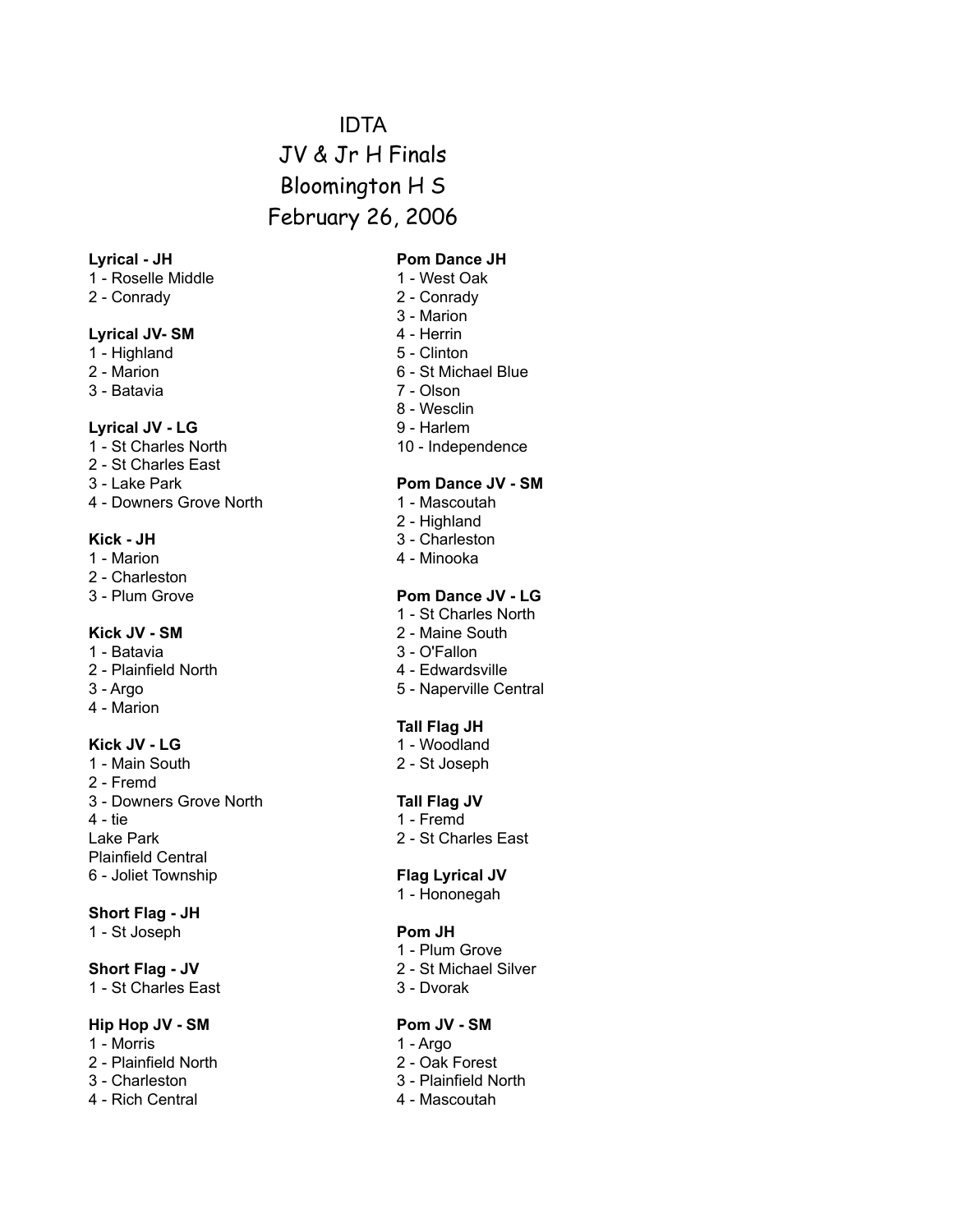### **Hip Hop JV - LG**

- 1 St Charles North **Pom JV LG**
- 2 St Charles East 1 tie
- 3 Naperville Central Fremd
- 4 Lockport Lockport
- 5 Joliet Township 3 O'Fallon
- 

- 1 Highland 7 Warren
- 2 Clinton
- 
- 
- 
- 
- 7 Washington Middle 4 St Charles East
- 
- 9 Prairie
- 10 Independence

### **Dance JV - SM**

- 1 Highland
- 2 Mattoon
- 3 Lemont

- 
- 
- 3 Charleston 3 Lockport
- 4 Independence 4 Plainfield North
- 
- 6 Roselle
- 
- 
- 
- 
- 11 Edwardsville **4 Oak Forest**

## **Dance - JV - LG Kick - Jr H**

- 1 St Charles North 1 Charleston
- 2 O'Fallon 2 Marion
- 
- 
- 5 Downers Grove North 5 Liberty

#### **Dance - JV - SM**

5 - Hononegah

- 
- 
- 
- 
- 6 Warren 1980 1991 Plainfield Central
	- 5 Harlem
- **Dance JH** 6 Oswego
	-

### 3 - Charleston **Dance JV - LG**

- 4 Herrin 1 St Charles North
- 5 Roselle Middle 2 Downers Grove North
- 6 Conrady 3 Lake Park
	-
- 8 Liberty **6 Edwardsville**

# JV - Jr H FINALS February 25, 2007

# **JR H Dance Kick - JV - LG**

- 1 Highland 1 Maine South 2 - Clinton 2 - Plainfield Central
	-
	-
- 5 Conrady 5 Neuqua Valley

#### 7 - Liberty **Kick JV - SM**

- 8 Prairie 1 Marion
- 9 Mattoon 2 Jacksonville
- 10 Herrin 3 Hononegah
	-

- 
- 
- 3 Mundelein 3 Plum Grove<br>4 Joliet 2008 2009 2009 2009 2009 2009 2009 2009 2010 2010 2010 2010 2010 2010 2<br>2010 2010 2010 2010 2010 2010 2010 2010 2010 2010 2010 2010
	- 4 Olson
	-
	- 6 Herrin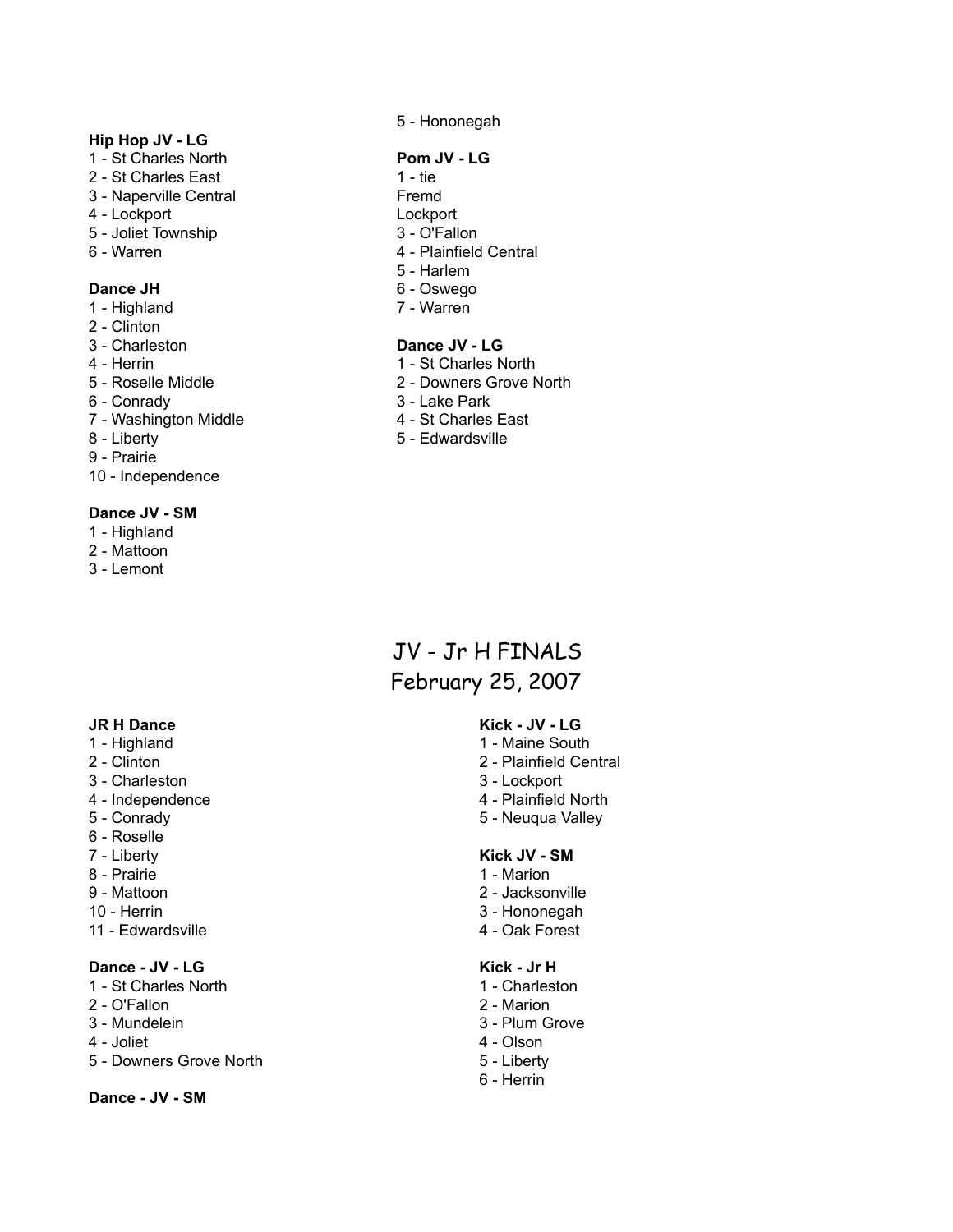- 
- 
- 

#### **Hip Hop - JV - LG** 1 - Clinton

- 
- 2 Naperville Central 3 Conrady
- 3 Plainfield North

#### **Hip Hop - JV - SM** 1 - Highland

- 1 Morris
- 
- 
- 4 Joliet Catholic
- 

# **Pom - JV - SM**

- 
- 2 Hononegah 1 Highland
- 3 Mascoutah 2 Harlem
- 
- 5 Oak Forest 4 Marion
- 

### **Pom - JV - LG** 7 - Olson

- 
- 2 Lockport 9 Mattoon
- 
- 3 Harlme 10 Northwood<br>
4 Plainfield Central 11 Wilkins 4 - Plainfield Central
- 

- 
- 
- 3 Washington 3 Lemont
- 4 St Michael Silver
- 
- 6 Edwardsville 1 Maine South

# 1 - Highland **Lyrical - JV - LG**

- 2 Joliet Catholic 2 St Charles North
- 3 Mattoon 2 Downers Grove North

### **Lyrical - Jr H**

- 
- 1 Joliet 2 Roselle
	-

### **Lyrical JV - SM**

#### 2 - Lemont **Tall Flag - Jr H**

3 - Charlestion 1 - St Joselph Tall Flags

#### 5 - St Ignatius **Short Flag - Jr H**

1 - St Joseph Short Flags

### **Pom Dance - Jr H**

- 
- 
- 4 Marion 3 West Oak
	-
- 6 Oswego 5 Independence
	- 6 Prairie
	-
- 1 O'Fallon 8 St Michale Blue
	-
	-
	-
- 5 Alton 12 Horace Mann

### **Jr H Pom Pom Dance - JV - SM**

- 1 Triad 1 Mascoutah
- 2 Plum Grove 2 Minooka
	-

### 5 - Northwood **Pom Dance - JV - LG**

- 
- 2 Edwardsville
- 3 Naperville Central
- 4 Neuqua Valley

# IDTA

# JV / Jr H Finals Sunday, February 24, 2008

#### **Dance - Jr H Pom - Jr H Lyrical - Jr H**

- 
- 
- 

- 1 Highland 1 Plum Grove 1 Clinton
- 2 Clinton 2 St Michael Silver 2 Marion
	-

- 
- 
- 3 Fulton 3 Wesclin 3 Charleston
-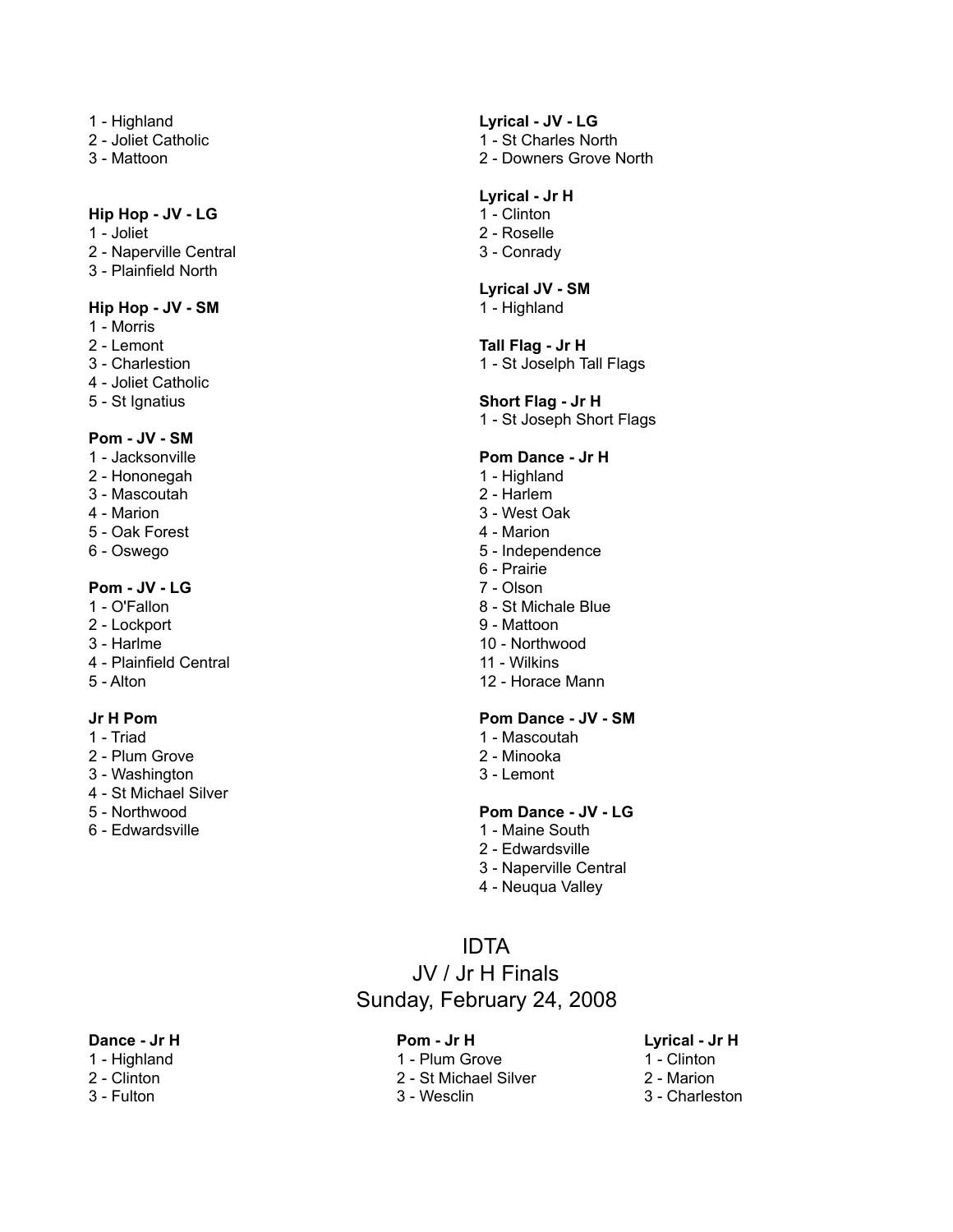- 
- 5 Independence **Lyrical JV SM**

- 
- 
- 

### **Dance - JV SM Pom - JV SM**

- 
- 
- 
- 4 Mattoon 2 Harlem
- 5 Mt Vernon **Kick Jr H** 3 Triad

### **Hip Hop - JV LG** 2 - Marion 2 - Marion 5 - Mattoon

1 - Naperville Central 2001 1 - 3 - Charleston 3 - Charleston 6 - Fulton

### **Hip Hop - JV SM** 5 - Herrin 8 - Johnston City

- 
- 
- 3 Pontiac 2012 1 Marion
- 

4 - Mattoon 4 - Beecher

### **Pom - JV LG** 1 - Clinton

- **Dance JV LG** 2 Marion 2 Marion 2 Marion 2 Marion 2 Marion 2 Marion 2 Marion 2 Marion 2 Marion
- 1 O'Fallon 2 Plainfield Central
	-
	-

- 1 Highland 1 Metro East Lutheran
	-
- 3 Charleston 3 East Alton-Wood River 1 Highland

- 
- 
- 
- 4 Plum Grove 7 Independence
- 

### 2 - St Ignatius **Kick - JV SM** 10 - Morgan Park

- 
- 
- 3 Charleston 1 Highland

- 
- 
- 

February 28, 2009

IDTA JV / Jr H Finals

- 
- 

#### 2 - Downers Grove North 3 - Hononegah **Lyrical - JV LG**

- 3 Alton 1 Downers Grove North Alton 4 Harlem 1 Downers Grove North Alton 1 Downers Grove North Alton Alton Alton Alton Alton Alton Alton Alton Alton Alton Alton Alton Alton Alton Alton Alton Alton Alton Alton Alt
	- 2 Alton

### 2 - Clinton 2 - Argo **Pom Dance - Jr H**

- 
- 
- 
- 1 Triad 1 Triad 2001 1 St Michael Blue
	-
	-
	-
	-
- 1 Morris 9 Horace Mann
	-

# 4 - Mt Vernon 2 - Argo **Pom Dance - JV SM**

### **Kick - JV LG Pom Dance - JV LG**

- 1 Collinsville 1 Naperville Central
- 2 Hononegah 2 Collinsville
- 3 Plainfield Central 3 Edwardville

### **Dance - JV LG Lyrical - JV SM**

- 
- 2 Edwardsville 2 Clinton
- 
- 4 Alton

- 1 Highland
- 
- 
- 4 Charleston
- 

### **Dance - Jr H** 2 - Clinton

- 1 Charleston 3 Marion
- 2 Clinton

# 1 - O'Fallon 2001 1 - Highland

- 
- 3 Downers Grove No 3 Metro East Lutheran

#### **Lyrical - JV LG**

**Dance - JV SM** 1 - Downers Grove North

# 2 - Oswego **JV - Lyrical Flag**

3 - Clinton 1 - St Charles East

### 5 - Mattoon **Lyrical - Jr H**

- 1 Charleston
- 
-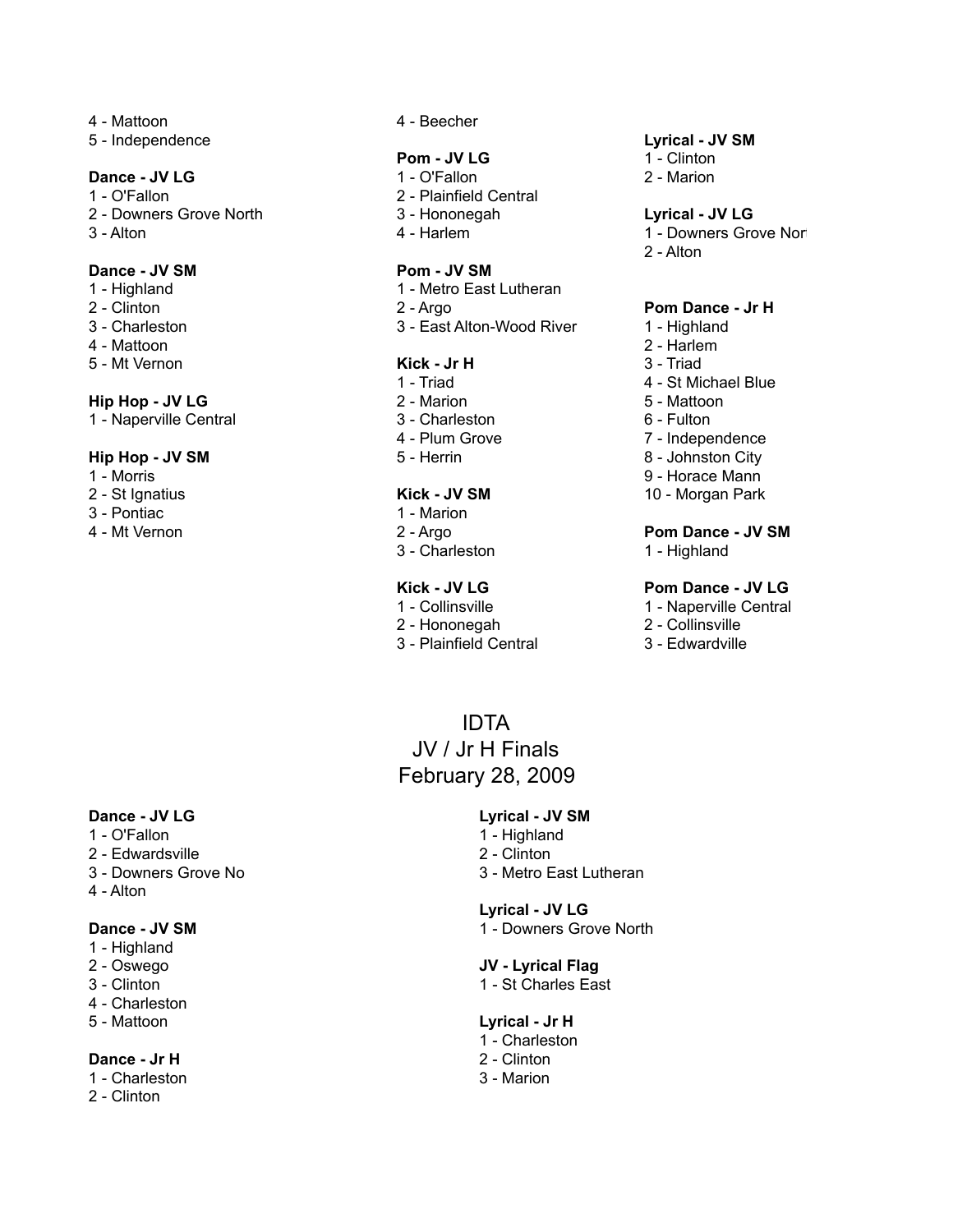- 
- 4 St Raymond 1 Marion
- 
- 
- 

### **Hip Hop - JV LG**

- 
- 2 Niles North 2-1 Collinsville

### **Hip Hop - JV SM**

- 
- 2 St Ignatius 1 Highland
- 3 Belvidere 2 Harlem
- 4 Pontiac 3 Triad

- 1 Plum Grove
- 
- 
- 4 Washington
- 5 St Raymond **Prop JV**

# **Pom - JV LG**

- 1 O'Fallon **Kick JV LG**
- 
- 
- 4 Plainfield Central 3 Plainfield Central
- 5 Alton

### **Pom - JV SM** 1 - Marion

- 1 Charleston
- 

# 3 - Highland **Pom Dance - JV SM**

- 
- 5 Mattoon 2 Oswego
- 6 Independence 3 Metro East Lutheran
- 7 Herrin 4 Marshall
	- 5 Rich Central

## 1 - Harlem **Pom Dance - JV LG**

- 
- 2 Niles North

# 1 - Morris **Pom Dance - Jr H**

- 
- 
- 
- 4 Independence
- **Pom Jr H** 5 Collinsville

### 2 - Wesclin **Tall Flag - JV**

3 - Galva 2012 1 - St Charles East

1 - Rich Central

- 2 Hononegah 1 Hononegah
- 3 Harlem 2 Collinsville
	-

# **Kick - JV SM**

### 2 - Marshall **Kick - Jr H**

- 1 Marion
- 2 Triad
- 3 Plum Grove
- 4 Herrin
- 5 Galva
- 6 Mattoon